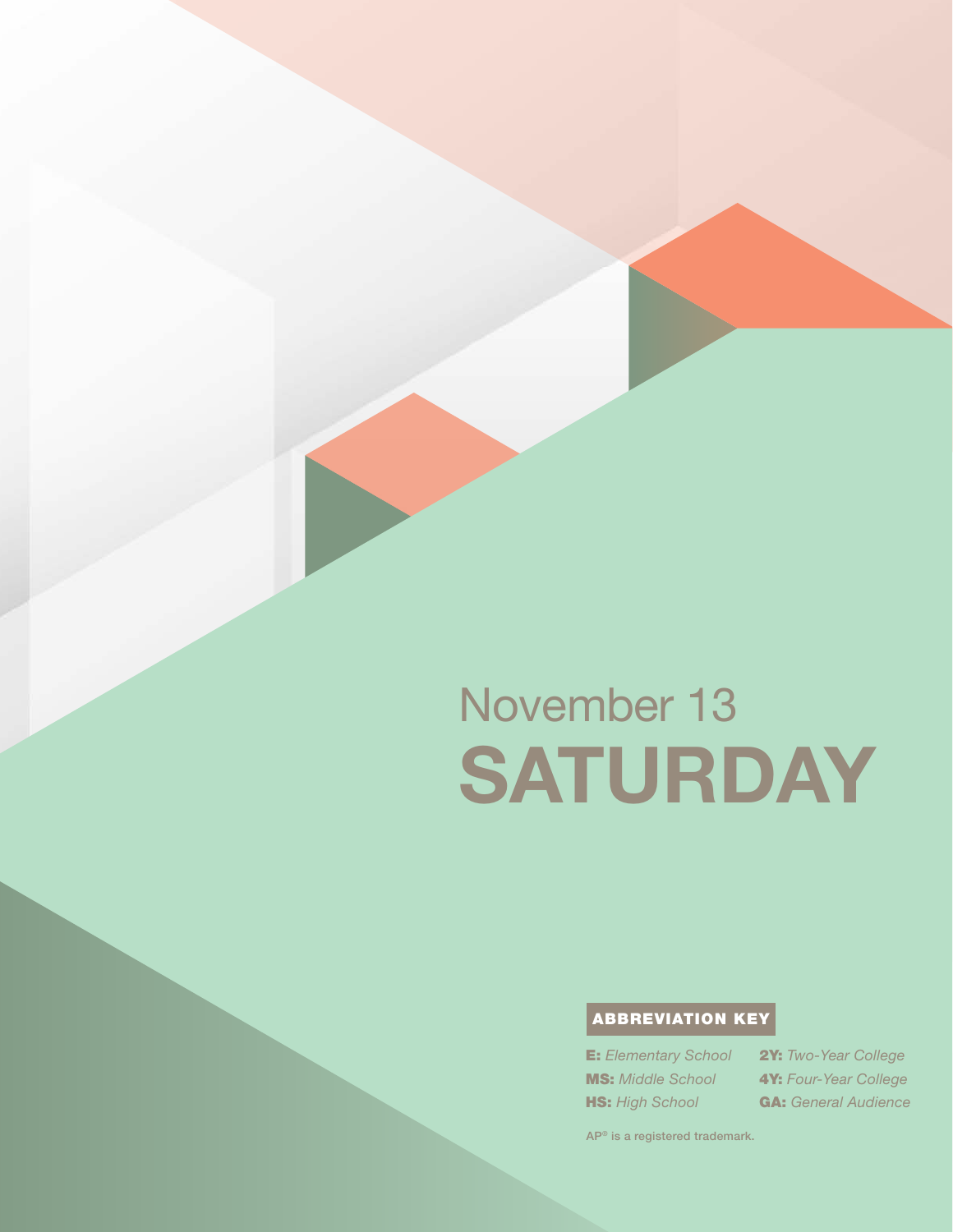#### **BioClub Breakfast**

**Marquis Ballroom A** • Meal Function (75 min) • GA

You're invited to join the (Bio)Club! The NABT BioClub continues to grow, with new chapters being formed at K-12 schools, community colleges, and informal learning organizations. Current and future BioClub advisors are invited to share their favorite stories and resources.

Sponsored by



8:15am – 10:15am

#### **NABT Biology Education Poster Session & Coffee Break**

**Marquis Ballroom B** • Poster Session (75 min) • GA

The NABT Poster Session features practices, programs, and research in three distinct categories: general strategies for teaching biology, the scholarship of teaching, and mentored student research. Posters presented by students are eligible for two competitions, and winners will be announced before the closing general session.

See full poster listing on page 40

#### 9:00am – 11:00am

#### **3229 AP Biology Symposium**

**M103/104 •** AP Biology • Symposium (120 min) • HS, 2Y, 4Y

Meet with other AP Biology Teachers to discuss new approaches to incorporate science practices in the classroom, whether you are in-person, hybrid, or online. We will also share impressions about the new AP Exam and effective review strategies.

Coordinated by the NABT AP Biology Section

7:30am – 8:45am 9:00am – 10:15am

#### **INVITED SPEAKER**

# **Amanda Glaze**

See page 10 for biography.

#### **Overcoming Barriers to Scientific Literacy in the United States: Reflections and Vision for Evolution Education M101** • Special Speaker • GA

Despite major advancements in our technology and understanding of the natural world in the opening decades of the 21st century, the public remains skeptical of scientific knowledge and practice in ways that are detrimental to society. Today, science is pitted against culture, religion, and other personal beliefs in ways that we, as scientists and scientific thinkers, felt were surely becoming a phenomenon of the past. Evolution education is one of many areas prime for building bridges and removing the stigma of "science versus…" from conversations in the public and in our classrooms. Research shows that engaging thinking and fostering science literacy within worldviews is possible but requires more than teaching facts and sharing evidence. It is critical that voices speak for science outside of the echo chamber, seeking to build bridges that open space for science literacy to be welcomed into otherwise closed spaces.

#### 9:00am – 10:15am

#### **3136 The Gut Microbiome: A Diverse Ecosystem Thriving on Food and Fiber**

**L401-403** • General Biology • Hands-on Workshop (75 min) • ML, HS, 2Y

Participants learn how food choices and the environment affect the complex gut microbiome ecosystem in humans. Students participate in two simulations, analyze research data, and more accessible online or in-class.

Joan Griswold, University of Washington, Seattle, WA and Atom Lesiak, University of Washington, Seattle, WA

#### **SPECIAL PROGRAMMING PRESENTED BY Lad-Aids**

#### **3233 The Power of CRISPR**

**L404 •** Genetics • Hands-on Workshop (75 min) • HS

View E.coli bacteria samples that have been transformed from red to green using a specific Cas-9 gene editing process and consider applications of CRISPR technology, including treating sickle cell disease.

Maia Binding, SEPUP/University of California, Berkeley, CA and Mark Koker, Lab-Aids, Ronkonkoma, NY

#### **3090 Are You Up to the Tusk? Storylining with Elephant Conservation and Social Justice**

**L405/406** • Ecology / Environmental Science / Sustainability • Hands-on Workshop (75 min) • ML, HS, 2Y

Welcome conservationists! Come analyze DNA from simulated elephant ivory samples, use manipulatives to better understand this keystone species ecological role, and connect your learning to historical and present-day justice issues.

Rebecca Brewer, Troy High School, Troy MI

#### **3043 The Credibility Games: The COVID Edition**

**L503** • Science Practices • Hands-on Workshop (75 min) • GA

Engage your students in assessing the credibility of scientific claims in the public domain (NGSS Practices #8). Inoculate them against science con-artists. Many inquiry cases, including covid promises and pronouncements will be discussed.

Douglas Allchin, University of Minnesota, St. Paul, MN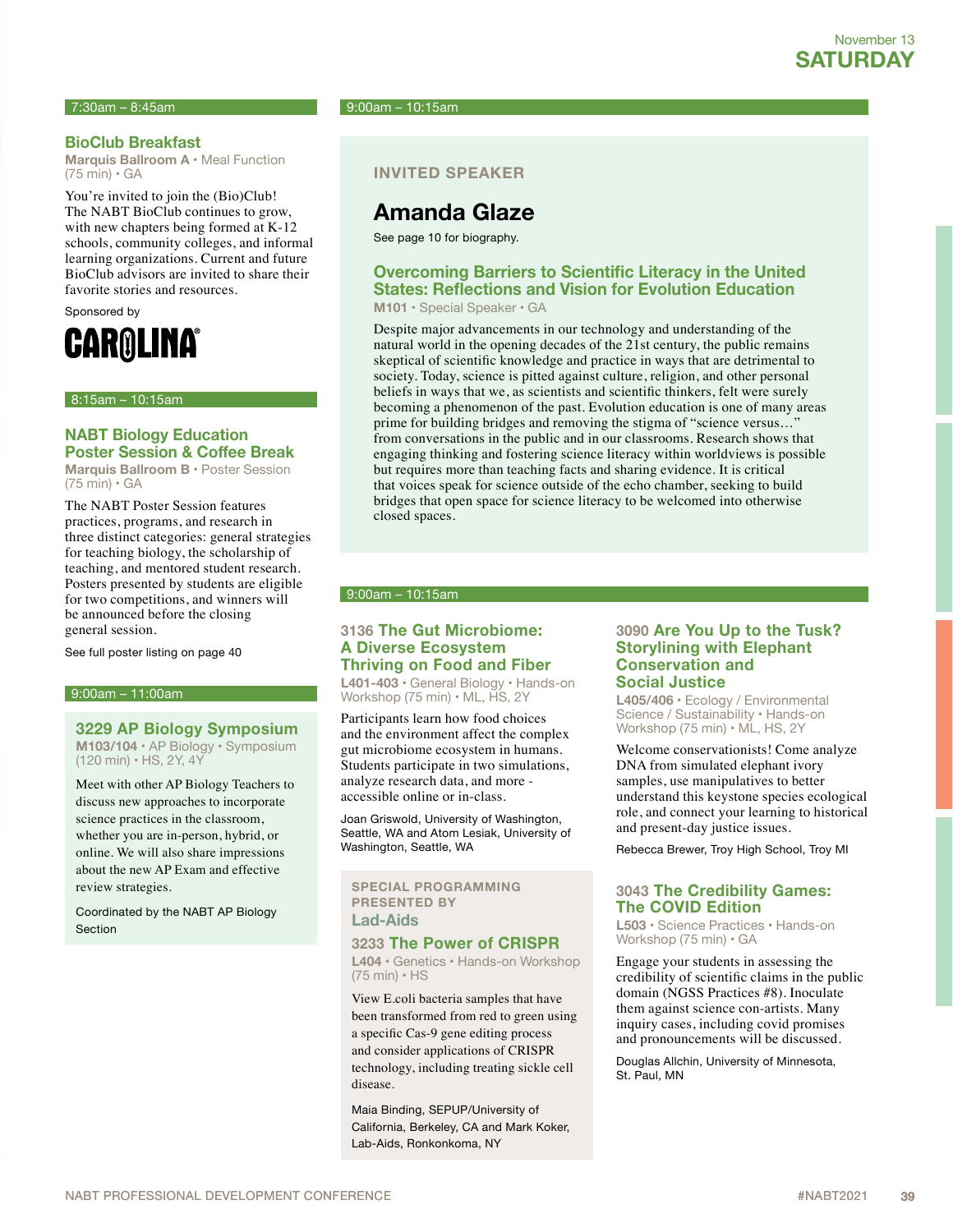# **NABT Biology Education Poster Session**

**8:15am - 10:15am Marquis Ballroom B**

**GENERAL (NON-COMPETITION) CATEGORY**

**1. Creating Quantitative Biology 'Open Educational Resources' to Improve Mathematical Competency of Faculty and Students**

> Jennifer Adler, Maysville Community and Technical College, Paris, KY

#### **2. It's About Time: Exploring the Dose-dependent Effects of Active Learning on Student Social Personality in an Upper-level Biology Course**

William Beckerson, Jennifer Anderson, Siddhesh Kulkarni, John Perpich, & Deborah Yoder-Himes, University of Louisville, Louisville, KY

#### **3. The Zombie Fungus Foray: Using iNaturalist for Community Science**

William Beckerson & Charissa de Bekker, University of Central Florida, Orlando, FL

#### **4. Curricular Revision to Address Equity, Inclusion, and Identity in Biology**

Kaitlin Bonner, Maryann Herman, & Noveera Ahmed, St. John Fisher College, Rochester, NY

#### **5. Confronting Myths and Lies about Immunization with Classroom Teachable Moments**

Kerry Cheesman, Capital University, Columbus, OH

#### **6. Use of a CURE to Improve Experimental Design Skills in an Introductory Biology Course**

Allison D'Costa, Cindy Achat-Mendes, Judy Awong-Taylor, Joshua Edwards, Latanya Hammonds-Odie, Pat Ulmen Huey, Elizabeth Javazon, & Candace Timpte, Georgia Gwinnett College, Lawrenceville, GA

#### **7. If At First You Don't Succeed: Allowing Retakes of Course Exams to Improve Student Success in an Introductory Biology Course**

Johnathan Davis, Young Harris College, Young Harris, GA

#### **8. Perceived Stress During COVID-19**

Ben England & Dulce Vega, Saint Louis University, St. Louis, MO; Kelly Barry, Southern Illinois University-Edwardsville, Edwardsville, IL; Latanya Hammonds-Odie, Georgia Gwinnett College, Lawrenceville, GA

#### **9. Exploring the Role of Student Engagement with Modeling on Differential Performance Outcomes**

Bethany Gettings, Michigan State University, East Lansing, MI; Joelyn de Lima – École polytechnique fédérale de Lausanne (EPFL), Switzerland; Tammy Long, Gettings, Michigan State University, East Lansing, MI

#### **10. HISTEM Program: An NSF S-STEM Funded Program to Support High Achieving, Financially-needy Students Majoring in STEM Degrees**

Tami Imbierowicz & Supawan King, Hartford Community College, Hartford, CT

#### **11. Development of the Life Science Maker Education Program for the High School Biodiversity Learning and its Application Effects**

Sung-Ha Kim, Korea National University of Education, Cheongju-si, Chungbuk, Korea; Hye-In Kim, Pungdong High School, Goyang-si, Gyeonggi-do, Korea

#### **12. Evaluating the Use of Avida-ED Digital Organisms to Teach Evolution and Natural Selection**

Neil Lax, Thiel College, Greenville, PA

#### **13. Quantitative Enzyme Activity Laboratory Module for Remote and In-Person Teaching**

Melanie Lenahan. Raritan Valley Community College, Clinton, NJ; Evdokia Kastanos, Ishrat Rahman, & Aubrey Smith, Montgomery College, Rockville, MD; Allison Burlyn, Horry-Georgetown Technical College, Myrtle Beach, SC

#### **14. Teaching a Cell and Molecular Biology Laboratory on Cloning During the COVID-19 Pandemic**

Fran Norflus, Clayton State University, Morrow, GA

**15. Biology Everywhere: Easy Activities to Bring the Real World into the Classroom**

> Melanie Peffer, University of Colorado Boulder, Boulder, CO

#### **16. Investigating Epistemological Beliefs about Science in Biological Inquiry**

Melanie Peffer, University of Colorado Boulder, Boulder, CO

#### **17. Testing Predictions: Helping Students Understand Island Biogeography Theory**

Lisa Pike, Francis Marion University, Florence, SC

#### **18. Examining Self Efficacy, Science Identity, and Sense of Belonging within a Cohort-Based STEM Program**

Malcolm Schug, University of North Carolina - Greensboro, Greensboro, NC; Ayesha Boyce, Arizona State University, Phoenix, AZ; Cherie Avent, University of Illinois, Champaign, IL; Adeyemo Adetogun, Chris Hall, Lynn Sametz, Lee Phillips, Amelia Kane, Jeffrey Patton, & Kimberly Peterson, University of North Carolina - Greensboro, Greensboro, NC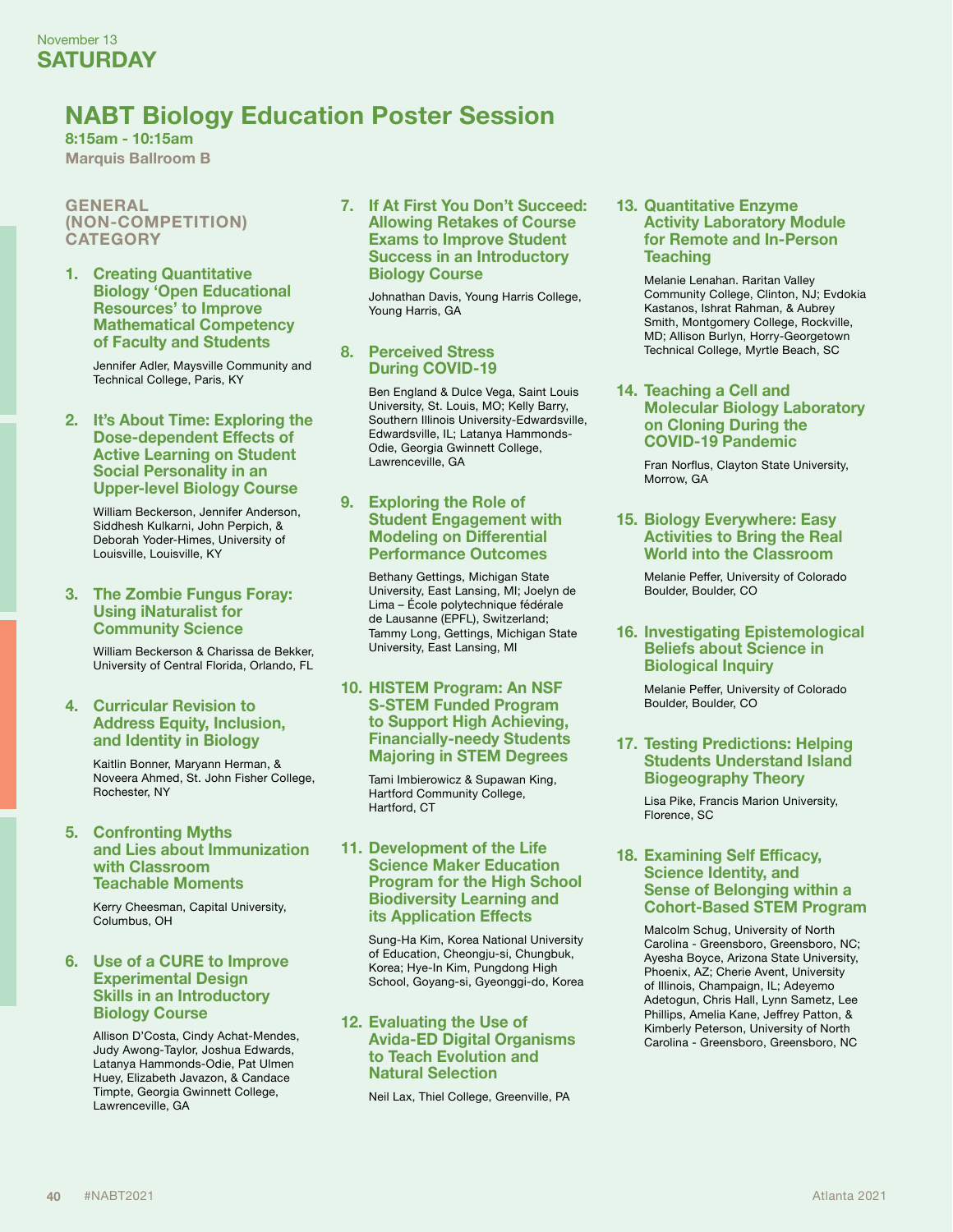**19. Teaching an Old Dog New Tricks: Effects of Teaching Evidence-based Study Strategies on Student Learning**

> Tara Slominski, Mary Jo Kenyon, & Jennifer Momsen, North Dakota State University, Fargo, ND

**20. How the Cereal Crumbles: A Hands-on Activity for Enzyme Kinetics and Thermodynamics in Introductory Biology**

> John Stanga, Troy Nash, & Megan Pannell, Mercer University, Macon, GA

**21. How Does it Connect? Investigating Students' Understanding of the Intradisciplinary Nature of Biology**

> Parker Stuart, University of Central Missouri, Warrensburg, MO

**22. Using Art for Micropipetting**

Lynn Ulatowski, Ursuline College, Pepper Pike, OH

#### **23. Why Not STEM? Techniques for STEM Retention**

LeAnna Willison, Thomas University, Tallahassee, FL

#### **24. Impact of Low Stakes Assessment in Biology College Courses**

Heather Zimbler-DeLorenzo, Georgia State University Perimeter College, Decatur, GA

#### **BIOLOGY EDUCATION RESEARCH POSTER COMPETITION – GRADUATE STUDENTS**

#### **25. Centering an Undergraduate Ecology Course on Systems**

Caitlin Anderson & Jennifer Momsen, North Dakota State University, Fargo, ND

#### **26. Comparing the Acceptance and Teaching of Evolutionary Theory in Public and Private High Schools in Arkansas**

Britteny Berumen & Mark Bland, University of Central Arkansas, Conway, AR

#### **27. What is the Current State of Evolution Education in Arkansas?**

Misty Boatman & Mark Bland, University of Central Arkansas, Conway, AR

#### **28. Exploring Technological Pedagogical Content Knowledge (TPACK) of Higher Education Biology Instructors**

Olena James & Grant Gardner, Middle Tennessee State University, Murfreesboro, TN

#### **29. A Mixed-methods Evaluation of Students' Science Identity and Science Communication Self-efficacy in a Hybrid CURE Lab**

Austin Leone & Donald French, Oklahoma State University, Stillwater, OK

#### **30. Influence of Visual Scaffolding on an Outdoor Elementary Science Inquiry**

Rachel Lincoln, Kristy Daniel, & Shelly Forsythe, Texas State University, San Marcos, TX

#### **31. Exploring How a Faculty Member Transitions a New Active Learning Biology Course to an Emergency Online Environment**

Myra McConnell, Paula Williamson, Rachel Davenport, & Kristy Daniel, Texas State University, San Marcos, TX

#### **32. Service-Learning Curriculum Increases Climate Change Awareness**

Daniel Mendoza, University of Florida, Gainesville, FL; Sarah Adkins, University of Alabama at Birmingham, Birmingham, AL; Jay Bhatt, Creighton University, Omaha, NE; Jeff Morris & Sami Raut, University of Alabama at Birmingham, Birmingham, AL

#### **33. The Impacts of Using Personalized Emails from the Instructor in an Online Upper-level Physiology Course**

Erika Nadile, Elonna Okuagu, Katelyn Cooper, & Sara Brownell, Arizona State University, Tempe, AZ

**34. What Can Your Schoolyard Do for You? Exploring the Ecology Education Opportunities Provided by a Place-based and Science as-Practice Lesson**

> Sara Salisbury & Fonya Scott, Middle Tennessee State University, Murfreesboro, TN

#### **35. An Analysis of Students' Mindsets as Related to their Academic Success**

Kendra Wright & Jaime Sabel, University of Memphis, Memphis, TN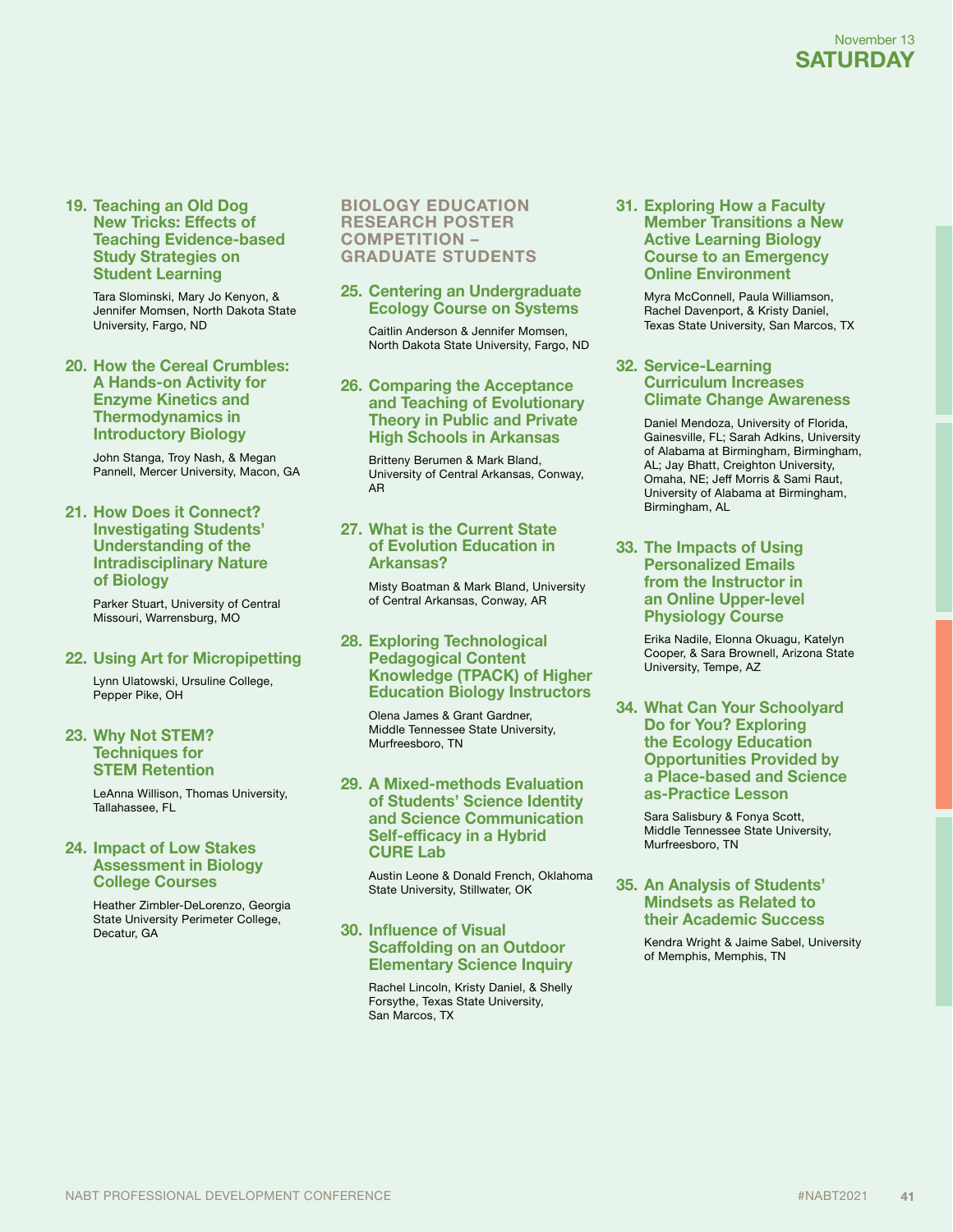# **NABT Biology Education Poster Session**

**8:15am - 10:15am Marquis Ballroom B**

#### **BIOLOGY EDUCATION RESEARCH POSTER COMPETITION – UNDERGRADUATE STUDENTS**

#### **36. Creativity in Science: Biology Undergraduate Beliefs About Creative Abilities**

Zena Alhaj, Mya Malaykhan, Robel Yohannes, Halle Mastronardo, Taylor Farragut, Kelly Lane, & Lisa Limeri, University of Georgia, Athens, GA

#### **37. Isolation, Resilience, and Faith: Experiences of Black Christian Students in Biology Graduate Programs**

Chloe Bowen, Angela Google, & Lisa Hanson, Middle Tennessee State University, Murfreesboro, TN; Sara Brownell, Arizona State University, Tempe, AZ; Elizabeth Barnes, Middle Tennessee State University, Murfreesboro, TN

#### **38. Peer Engagement: In-person vs. Online Using Learning Assistants**

David Caldwell & Michael Moore, University of Arkansas at Little Rock, Little Rock, AR

#### **39. Understanding How Undergraduate Students Think about Viruses and Vaccines During the COVID-19 Pandemic**

Makenzie Chapman, Asia White, & Jaime Sabel, University of Memphis, Memphis, TN

#### **40. Hesitant or Resistant: Impact of a COVID-19 Interventional Study Among Undergraduate Students' Perceptions of the Pandemic and the COVID-19 Vaccines**

Derek Dang, Bianca Convers, Sloan Almehmi, Tristan Boling, Christina Morra, & Samiksha Raut, University of Alabama at Birmingham, Birmingham, AL

#### **41. Service-Learning Module Improves Non-STEM Majors' Understanding of Opioid Epidemic**

Ryleigh Fleming, Sarah Adkins-Jablonsky, & Cinnamon Cross, University of Alabama at Birmingham, Birmingham, AL; Marco Esteban, California Dougherty Valley High School, San Ramon, CA; J. Jeffrey Morris & Samiksha Raut, University of Alabama at Birmingham, Birmingham, AL

#### **42. Perceptions of Modality Differences in Human Anatomy Labs During the COVID-19 Pandemic**

Brayden Koch, Brianna Brunson, Jennifer Mraz-Craig, & Mary Jo Tufte, Southern Utah University, Cedar City, UT

#### **43. A Case for Teaching Fractals as a Fundamental Topic in Introductory Biology Courses**

Kate Kucinski, Alissa Ray, Sachi Chaudhari, & John Cogan, Ohio State University, Columbus, OH

#### **44. Zeroing in Nonmajors**

Joshua Olaniran, Marguerite Brickman, & Austin Heil, University of Georgia, Athens, GA

**45. A Comparison of Religious Cultural Competence in Evolution Education Online Versus In-Person and its Association with Students' Outcomes**

> Alexa Summersill & Chloe Bowen, Middle Tennessee State University, Murfreesboro, TN; Jamie Jensen, Brigham Young University, Provo, UT; Sara Brownell, Arizona State University, Tempe, AZ; Elizabeth Barnes, Middle Tennessee State University, Murfreesboro, TN

#### **46. Understanding Vaccine Hesitancy Among Black and African American Biology Students During the COVID-10 Pandemic**

Asia White, Makenzie Chapman, & Jaime Sabel, University of Memphis, Memphis, TN

#### **47. Imposters Among Us? Analyzing Correlations in Imposter Phenomenon and Learning Gains**

Sanaa Yusuf & Troy Nash, Mercer University, Macon, GA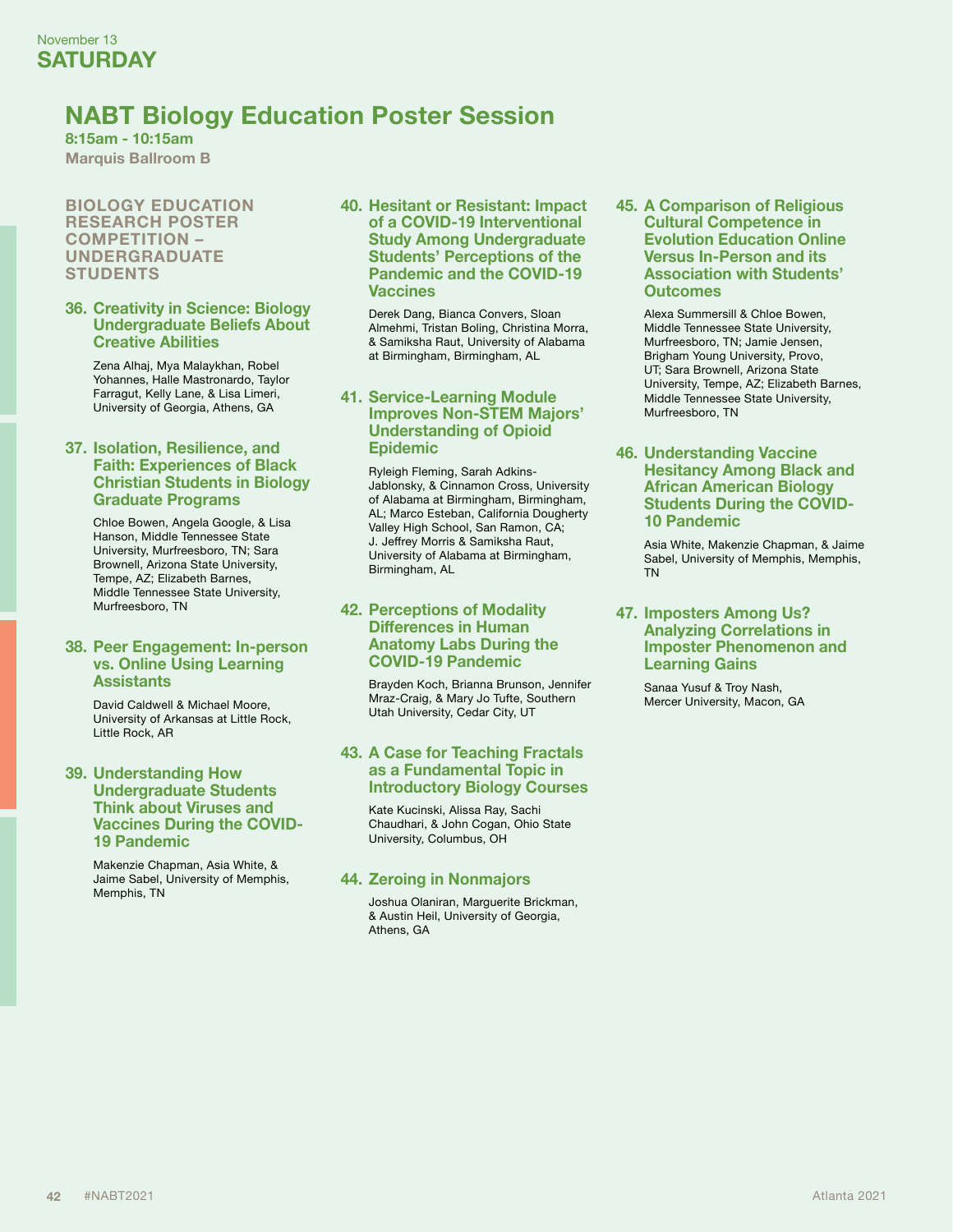#### **MENTORED UNDERGRADUATE RESEARCH POSTER COMPETITION**

#### **48. Community Buy-In of Innovative Water Management to Facilitate Change**

Vairleene Einstein & Aimée Thomas, Loyola University New Orleans, New Orleans, LA

#### **49. Evaluation of Pseudomonas aeruginosa Susceptibility to Antimicrobials and Studies on Resistant Isolates**

Afaf Sobhi Mohamed Eladl, Kyoto University, Kyoto, Japan

#### **50. The Effect of Far Red Light on Root Growth in the C4 grass, Sertaria viridis**

Sofia Gomez, Julie Angle, & Andrew Doust, Oklahoma State University, Stillwater, OK

#### **51. The Annotation of the Gordonia Phage Hortense Genome**

Renee Dunbar & Amanda Gregg, Northwestern Connecticut Community College, Winsted, CT; Marbelyn Benavides, Torrington High School, Torrington, CT; Meegan Rossier, Tunxis Community College, Farmington, CT; Kelly Ruiz Borja, Torrington High School, Torrington, CT; Jennifer Redrovan, Naugatuck Community College, Waterbury, CT; Sharon Gusky, Northwestern Connecticut Community College, Winsted, CT

#### **52. Soil Microbe Identification: An Innovative Approach to Teaching Microbiology Labs**

Autumn Kelsch & Jessica Habashi, Utah State University, Brigham City, UT

#### **53. Bacterial Assessment for Production of Antibiotic Compounds in Lake Allatoona,**

Samantha Lewis, Ericka Walczak, & Erin Shufro, Georgia Highlands College, Cartersville, GA

#### **54. Combined Sewer Systems, Climate Change Impacts, Vulnerability, and Adaptations in the Great Lakes Region**

Anna Sitzman & Aimée Thomas, Loyola University New Orleans, New Orleans, LA; Nancy Beller-Simms, NOAA, Silver Springs, MD

#### **55. Utilizing Bioanalytical Software to Examine the Genomes of Gordonia Bacteriophages Sahara and SoilAssassin**

Logan Wilson & Fhasal Alam, Torrington High School, Torrington, CT; Amanda Gregg, Northwestern Connecticut Community College, Winsted, CT; Amit Banik, Torrington High School, Torrington, CT; Sharon Gusky, Northwestern Connecticut Community College, Winsted, CT

**56. Exploring Undergraduate Biology Students' Attitudes and Science Communication about COVID-19 and COVID-19 Vaccines: The Influence of Major, Politics, Religion, and Race/Ethnicity**

> Elizabeth Wybren, Mariana de Araujo Bryan, Thipphaphone Niravong, Ying Jin, Chloe Bowen, & Elizabeth Barnes, Middle Tennessee State University, Murfreesboro, TN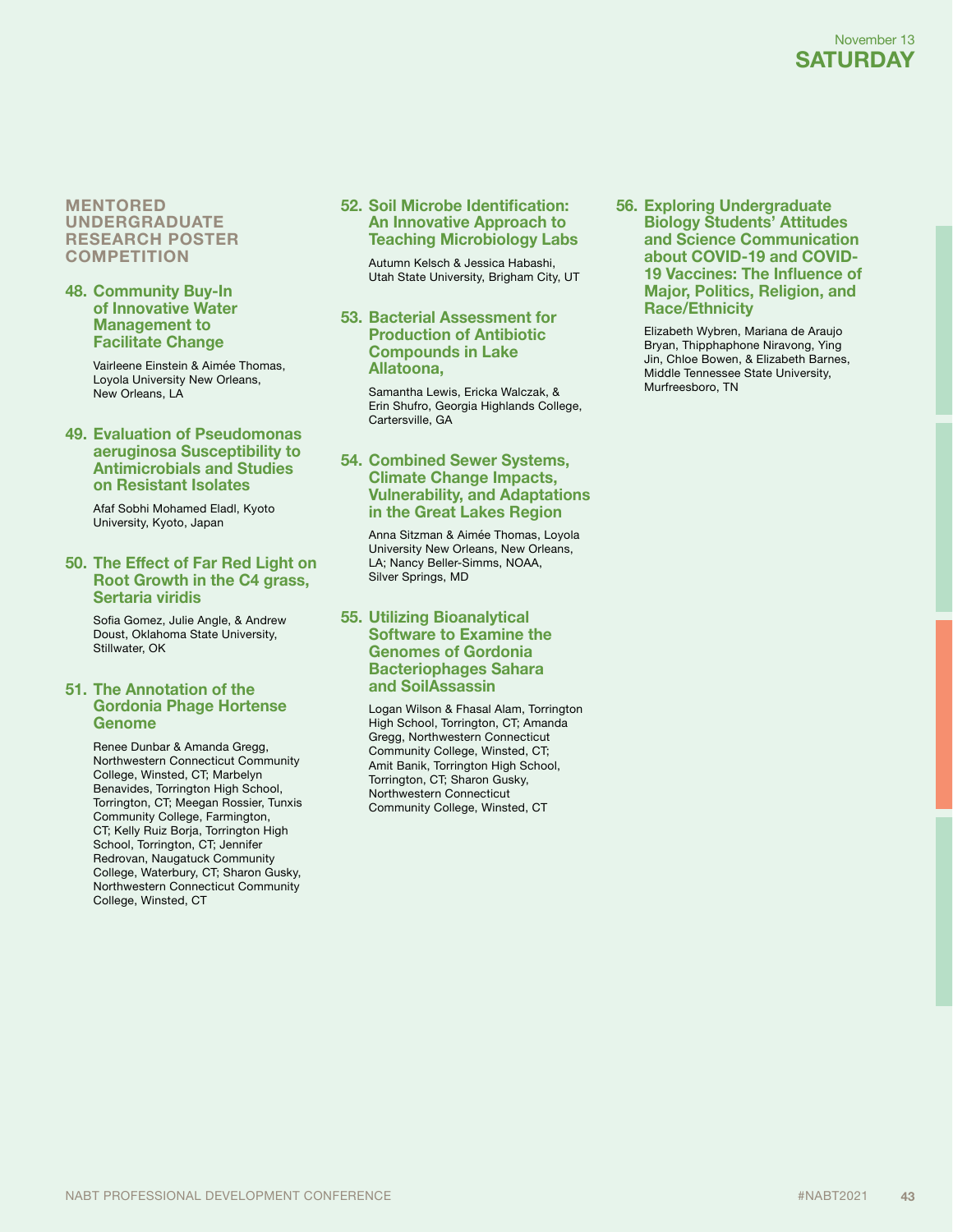#### 9:00am – 10:15am continued

#### **3026 Improving the Student Experience during Examinations by Building Scenario-based Assessments from the Primary Literature**

**L504/505** • General Biology • Hands-on Workshop (75 min) • 2Y, 4Y

Participants will learn how to transform primary literature into scenario-based assessments and how our students have responded positively to this form of assessment.

Rachel Pigg, University of Louisville, Louisville, KY; Emily Rauschert, Cleveland State University, Cleveland, OH; Suann Yang, SUNY Geneseo, Geneseo, NY

#### **3125 Formative Assessment: The Other F Word**

**L506/507** • Instructional Strategies • Hands-on Workshop (75 min) • ML, HS

Learn examples of fun, fast and easy formative assessments to use in the classroom. You won't see shoulder partners or think- pair- share here.

Julia Davis and Linda Alloju, Plano West Senior High School, Plano, TX

#### **3024 Incorporating Authentic Research into a Course Through CUREs (Course-Based Undergraduate Research Experiences)**

**L508** • Instructional Strategies • Demonstration (75 min) • HS, 2Y, 4Y

Authentic research experiences are critical for developing discipline-specific and U.S. "workforce" skills. This session will demystify them and provide resources to help faculty make research accessible in the biology laboratory.

Jacqueline McLaughlin, Penn State University, Lehigh Valley, Center Valley, PA and Josh Slee, DeSales University, Center Valley, PA

#### **3085 People and the Biosphere: Hands-on Activities for Environmental Science**

**M105** • Ecology / Environmental Science / Sustainability • Hands-on Workshop (75 min) • ML, HS

Discover data-rich lessons to help your students explore human population, biodiversity, climate change, land and natural resource use, as well as paths to sustainability.

Marni Landry, Grand Canyon University, Phoenix, AZ

#### **SPECIAL PROGRAMMING PRESENTED BY Bio-Rad Laboratories**

#### **3231 Did You Really Do CRISPR? How Good Experimental Controls Let Students Make Real Scientific Claims**

**M106/107 •** Biotechnology • Hands-on Workshop (75 min) • HS, 2Y, 4Y

Only a well-controlled experiment lets your students make solid scientific claims. Learn how the controls in Bio-Rad's *Out of the Blue* CRISPR Kit show students they really did CRISPR!

Cassandra Granieri and Leigh Brown, Bio-Rad Laboratories, Hercules, CA

#### **Retired NABT Members Committee**

**M108** • Committee Meeting (75 min) • GA

Dennis Gathmann, Committee Chair

#### **Informal Science Education Committee**

**M109** • Committee Meeting (75 min) • GA

Committee chair to be determined.

#### **3173 Storylining in Biology Courses: Figuring Out Over Learning About!**

**M301** • General Biology • Demonstration (75 min) • HS

Storylines led by engaging phenomena improve student engagement. An overview of the Illinois Biology Storylines that are now being used across the country and internationally will be provided.

Jason Crean, Saint Xavier University/ASEC, Orlando, FL; Kristin Rademaker, ASEC, Freeport, IL; Kathy Van Hoeck, ASEC, Marion, IA

#### **SPECIAL PROGRAMING PRESENTED BY Visible Body**

#### **3240 Introducing Visible Biology - The Groundbreaking 3D Biology Platform!**

**M302 •** Technology in the Classroom • Demonstration (75 min) • HS, 2Y, 4Y

Visible Biology provides a hands-on immersive learning experience. Virtual biology models can be dissected and manipulated to learn difficult concepts. Come see this new way of teaching and learning biology!

Emily Genaway, Megan McGloughlin, Max Frank, and Meredith McHale, Visible Body, Framingham, MA

#### **3054 Isn't it just XX and XY? Students Building Inclusive Scientific Models of Human Sex Determination**

**M304** • General Biology • Hands-on Workshop (75 min) • HS, 2Y, 4Y

High school and college students actively build and refine models to explore highinterest scientific data, leverage critical reasoning, and uncover how assigned sex and gender are culturally situated globally.

Kirstin Milks, Bloomington High School South, Bloomington, IN; Chris Anderson, New Trier High School, Winnetka, IL; Brittany Franckowiak, Wilde Lake High School, Columbia, MD; Enya Granados, Russell County High School, Seale, AL; Meghan Mosher, Monarch High School, Louisville, CO

#### 10:30am – 11:00am

#### **3133 Using Human Rights Issues to Engage Students in Biology Courses**

**L405/406** • Science Practices • Hands-on Workshop (30 min) • HS, 2Y, 4Y

This presentation demonstrates how human rights issues can equitably engage students without compromising content. Research on this strategy shows improvements in content application and content relevancy, particularly for underserved students.

Brian Shmaefsky, Lone Star College-Kingwood, Kingwood, TX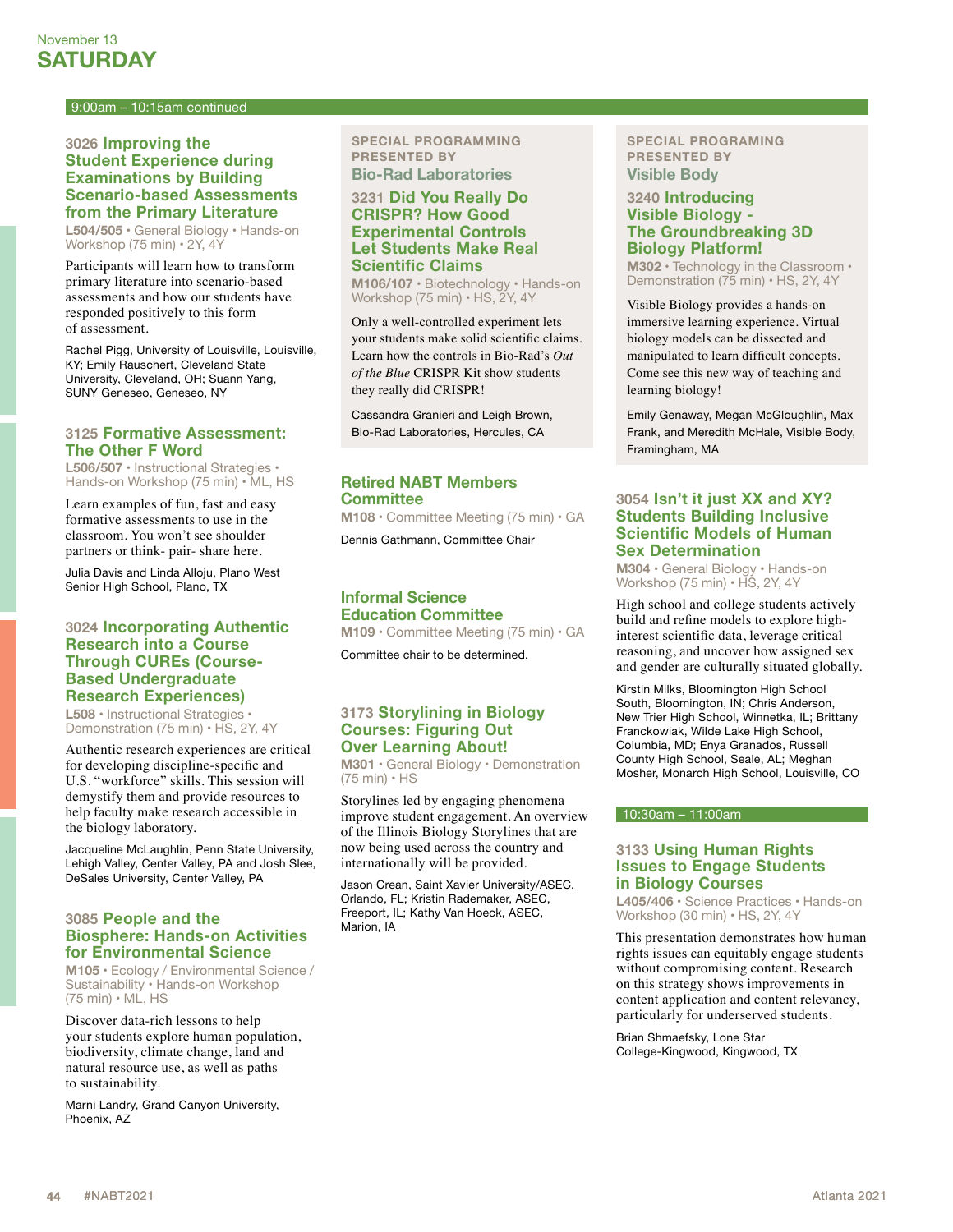#### 10:30am – 11:00am continued

#### **3215 Strategies in a Virtual Introductory Biology Course at a Historically Black University During Covid Pandemic**

**L503** • General Biology • Paper (30 min) • HS, 2Y, 4Y

This presentation shares the results from a US Department of Education Minority Science and Engineering Improvement Program (MSEIP) Grant implementation, that was designed to increase student performance in introductory biology.

Catherine Quinlan, Iesha Fields, Amber Williams, Clarence Lee, and Daina Potter, Howard University, Washington DC

#### **3199 Richness, Diversity, Abundance, and Classification of Garden Species: An At-home Discovery Experiment**

**L504/505** • Ecology / Environmental Science / Sustainability • Hands-on Workshop (30 min) · HS, 2Y

Identification of bird, insect, and plant species, and calculation of richness, diversity, and abundance along the seasons - A discovery activity to promote local environmental stewardship

Claudia Ochatt, Ransom Everglades School, Miami, FL

#### **3150 Teaching Central Dogma using COVID-19 Nucleic Acid Vaccines as a Case Study**

**L506/507** • Genetics • Hands-on Workshop (30 min) • 4Y

A real-world relevant classroom exercise that uses the flow of information from DNA to RNA to protein explains how nucleic acid vaccines lead to immunity.

Todd Kelson, Brigham Young University - Idaho, Rexburg, ID and Rivka Glaser, Stevenson University, Owings Mills, MD

#### **3123 Assessing Motivation in Introductory College Biology for Improved Student Success**

**L508** • Instructional Strategies • Paper (30 min) • 2Y, 4Y, GA

Stubborn attrition rates are not unique and this research complements implementation of active learning and metacognition strategies in STEM classrooms. By understanding students, instructors may deliver pedagogy towards student success.

William Martin, Aurora University, Aurora, IL

#### **SPECIAL PROGRAMMING PRESENTED BY Bio-Rad Laboratories**

**3236 Track the Mysterious Spread of SARS-CoV-2 Using a Flexible Gel Electrophoresis Kit**

**M106/107 •** Biotechnology • Demonstration (30 min) · HS, 2Y, 4Y

A COVID-19 outbreak at a restaurant made headlines in 2020. How the virus spread was mysterious. Now your students will analyze swab samples by gel electrophoresis and propose an explanation.

Cassandra Granieri and Leigh Brown, Bio-Rad Laboratories, Hercules, CA

### **Professional Development Committee**

**M108** • Committee Meeting (30 min) • GA

Committee chair to be determined.

#### **Social Media Committee**

**M109** • Committee Meeting (30 min) • GA

John Moore & Stacey Kiser, Committee Chairs

#### **3162 Using March Mammal Madness to Add Excitement to Biology!**

**M301** • General Biology • Demonstration (30 min) • ML, HS, GA

March Mammal Madness is a tournament of simulated fights between animals, using science to determine the outcomes. It's an exciting way to learn about zoology, ecology, adaptations, and more.

Eric Rude, Pocatello High School, Pocatello, ID

# **CLASSROOM GRANTS UP TO \$1,000**

Do you want to integrate humane education tools into your science curriculum? NAVS' BioLEAP Classroom Grants can help you introduce your students to alternatives to dissection.

#### **Dissection alternatives:**

- can meet learning objectives associated with dissection
- can cost far less than animal specimens
- can be used in conjunction with
- remote learning **参** are often reusable
- save animal lives!

Grants are available in amounts **up to \$1,000**.

Apply at BioLEAP.org or visit us at Booth 318 at NABT 2021.

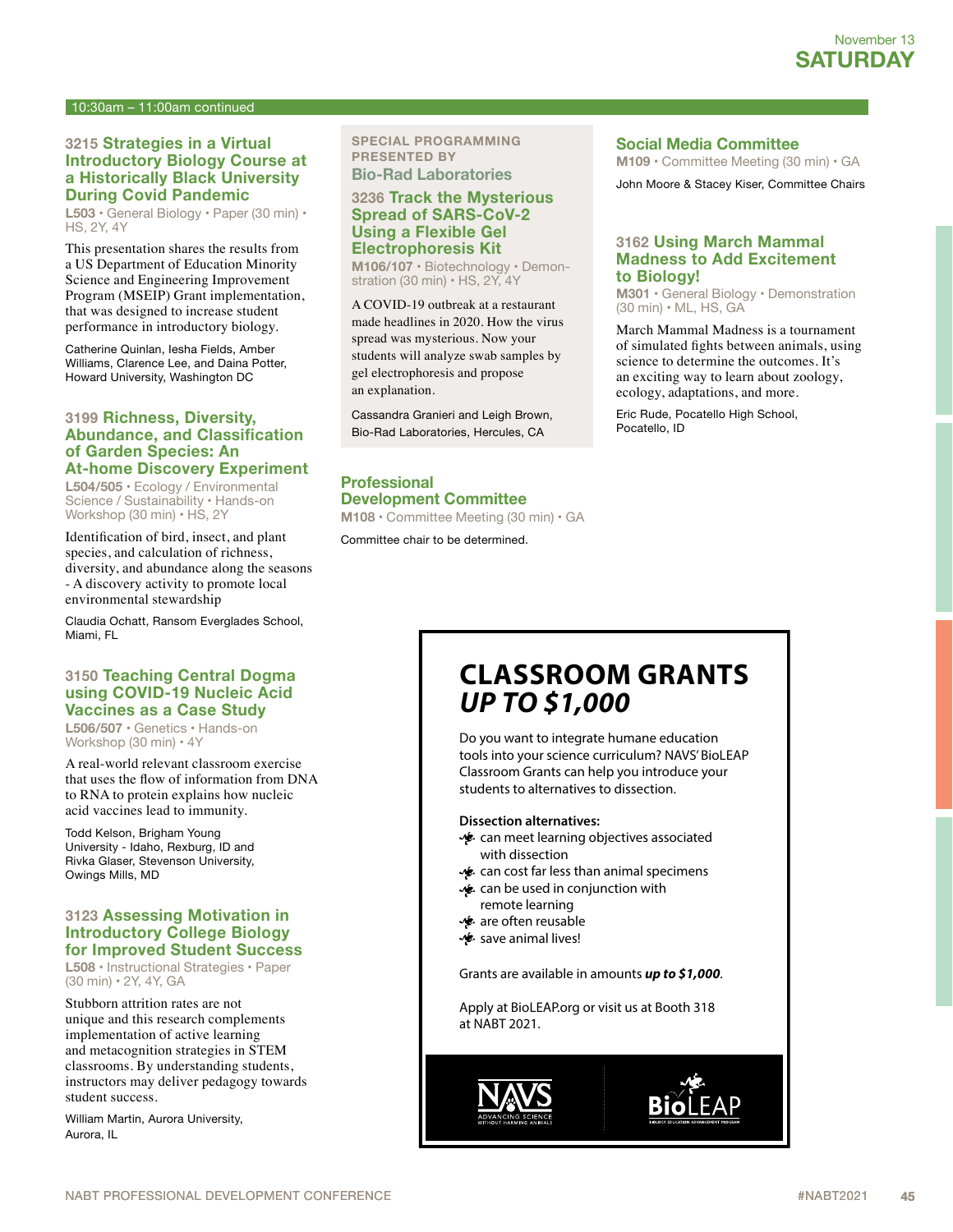#### 10:30am – 11:00am continued

#### **3051 A New Project for Undergraduate Non-majors Biology Courses and Instructors**

**M303** • Instructional Strategies • Hands-on Workshop (30 min) • 2Y, 4Y

The new NSF-funded IGELS project (Improvement of General Education Life Science courses) Steering Committee will introduce its activities, seek comments on a survey for undergraduate instructors, and guidance for future work.

John Moore, Taylor University, Upland, IN; Tamar Goulet, University of Mississippi, University, MS; Gordon Uno, University of Oklahoma, Norman, OK

#### **3100 Teaching How the mRNA Vaccines Work Against SARS CoV-2 with Paper Models**

**M304** • Anatomy & Physiology • Hands-on Workshop (30 min) • HS, 2Y, 4Y

Participants will complete a hands-on paper model learning activity that illustrates how the mRNA Covid vaccines perform translation, T-cell activation, and antibody production to protect from SARS-CoV-2 infections.

Joe Krumm, Great Oaks Career Campuses, Milford, OH

#### 11:15am – 12:30pm

#### **3224 How the Evolution of Human Skin Colors Contradicts Racial Categorization and Teaches for Social Justice**

**L401-403** • Evolution • Hands-on Workshop (75 min) • HS, 4Y, GA

Global distribution of the diversity of human pigmentation can be demonstrated with manipulatives that show how the three common patterns of natural selection contributed to genetic changes in indigenous populations.

Leslie Sandra Jones, Valdosta State University, Valdosta, GA

#### 11:15am – 12:30pm continued

**SPECIAL PROGRAMMING PRESENTED BY Lab-Aids**

#### **3232 Looking for Patterns in Species Diversity**

**L404 •** Ecology / Environmental Science / Sustainability • Hands-on Workshop (75 min) • HS

Look for patterns in species diversity in coral reef ecosystems and other animals to determine cause and effect relationships and understand how ecosystem interactions affect patterns of biological diversity.

Maia Binding, SEPUP/University of California, Berkeley, CA and Mark Koker, Lab-Aids, Ronkonkoma, NY

#### **3160 STEM Educators as Civic Educators**

**L503** • Instructional Strategies • Hands-on Workshop (75 min) • HS, 2Y, 4Y, GA

Our session will introduce the ideals and strategies of SENCER (Science Education for New Civic Engagements and Responsibilities) that connect interdisciplinary challenges to teach foundational knowledge and build civic awareness.

Davida Smyth, Texas A&M University-San Antonio, San Antonio, TX and Eliza Reilly, National Center for Science and Civic Engagement (NCSE), Saugerties, NY

#### **3117 The Origin and Diversity of Armor in Girdled Lizards: A Case Study in Convergent Evolution**

**L504/505** • Evolution • Hands-on Workshop (75 min) • HS, 2Y, 4Y

Participants in this session will examine specimens to classify lizards based on morphological characteristics (percent osteoderm coverage) and DNA sequence data using both paper-based and digital platforms.

Julie Bokor, University of Florida Center for Precollegiate Education and Training, Gainesville, FL; Jennifer Broo, Mariemont High School, Cincinatti, OH; David Blackburn, Jaimi Gray, and Ed Stanley, University of Florida/ Florida Museum of Natural History, Gainesville, FL; Catherine Early, Science Museum of Minnesota, St. Paul, MN

#### **3147 E.O. Wilson in the Comics: Biophilia and Biodiversity for a Broader More Inclusive Audience**

**L506/507** • Nature of Science • Hands-on Workshop (75 min) • ML, HS, 2Y

E.O. Wilson's memoir Naturalist (1994) told his science story in the context of a youth finding his way. Explore the new graphic version with classroom activities for a fresh-diverse audience.

Dennis Liu, E.O. Wilson Biodiversity Foundation, Potomac, MD

#### **3180 Building Mathematical Equations to Promote Sensemaking and Conceptual Understanding in Biology**

**L508** • Instructional Strategies • Hands-on Workshop (75 min) • HS, 2Y, 4Y, GA

Participants will work together to build a mathematical equation representing a biological phenomenon (mathematical modeling). Participants will leave with a strategy and materials for teaching mathematical modeling in the classroom.

Anita Schuchardt, University of Minnesota - Twin Cities, Minneapolis, MN

#### **3219 BIRDD - Using Galapagos Data to Explore Ecological and Evolutionary Concepts**

**M101** • Evolution • Hands-on Workshop (75 min) • 2Y, 4Y, GA

Join us for a hands-on workshop to explore the use of diverse data resources from the Galapagos Islands to address ecological concepts. This is a special presentation from the *2021 SSE Huxley Award Winners*.

John Jungck, University of Delaware, Newark, Delaware and Sam Donovan, University of Pittsburgh, Pittsburgh, PA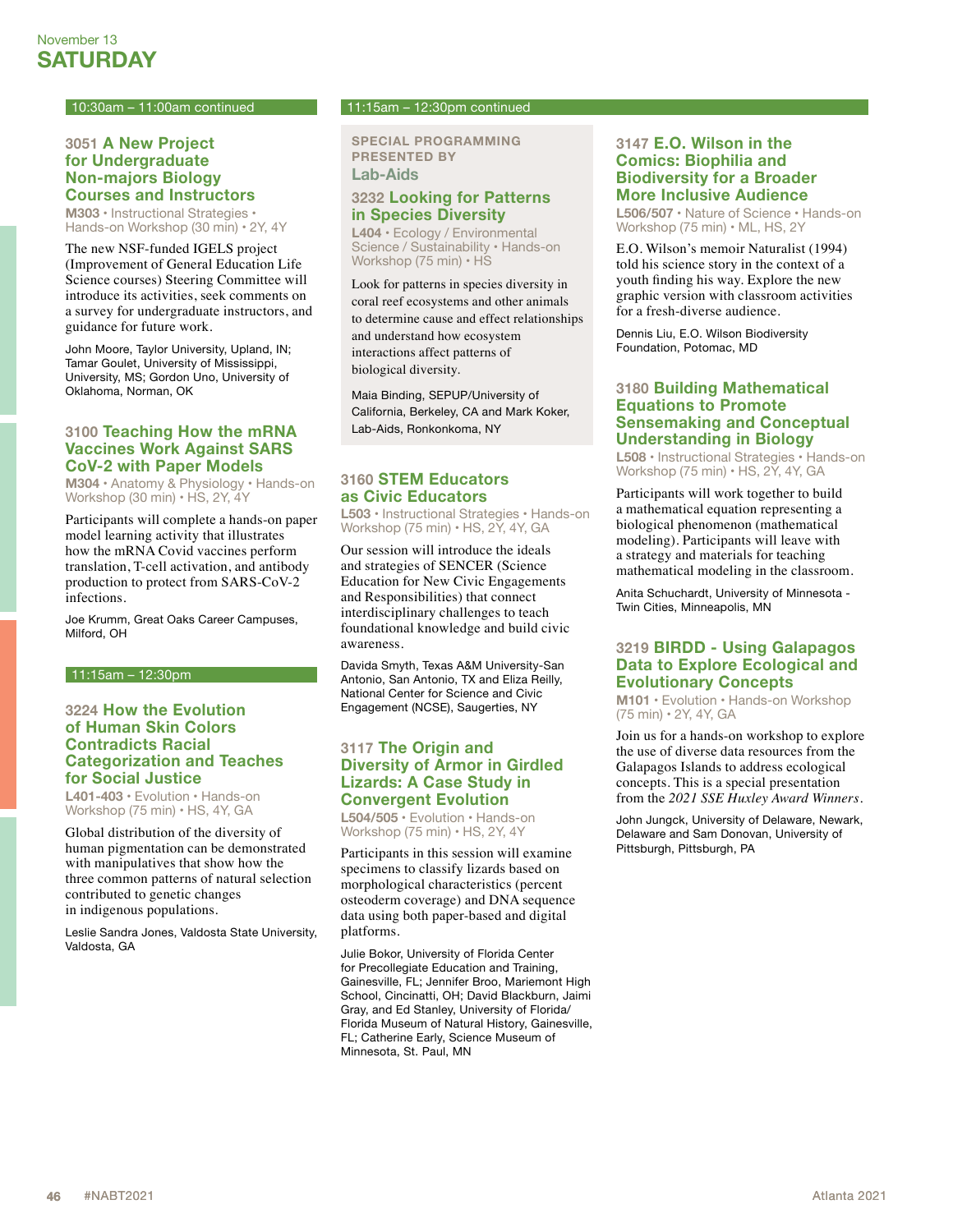#### 11:15am – 12:30pm continued

#### **3063 Climate, COVID, Conspiracy, and Classrooms: How Educators Can Respond to Science Denial**

**M103/104** • Nature of Science • Demonstration (75 min) • ML, HS, GA

Scientific information is vital to protect physical and economic health and security. Yet efforts to undermine public understanding of - and trust in - science are disturbingly effective. How can educators respond?

Joseph Levine, Author, Concord, MA

#### **3112 Exploring Stream Ecology in High School Classrooms: Aquatic Inverts, Eutrophication and Riffle Dancing**

**M105** • General Biology • Hands-on Workshop (75 min) • ML, HS

Engage students with a biodiversity activity in a model stream, explore eutrophication, and elaborate with a field stream experience. Collect, analyze and present data. High school level, can be modified.

Sue Flaming, Caney Valley High School, Ramona, OK

**SPECIAL PROGRAMMING PRESENTED BY Bio-Rad Laboratories**

#### **3237 Catch Up on the Latest CRISPR Tech and Do the Real Thing in Your Classroom!**

**M106/107 •** Biotechnology • Hands-on Workshop (75 min) • HS, 2Y, 4Y

Hear the latest applications of CRISPR technology in gene therapy and walk through the real gene editing laboratory activity (cut AND repair) in Bio-Rad's *Out of the Blue* CRISPR Kit.

Cassandra Granieri and Leigh Brown, Bio-Rad Laboratories, Hercules, CA

**SPECIAL PROGRAMING PRESENTED BY Visible Body**

#### **3240 Introducing Visible Biology - The Groundbreaking 3D Biology Platform!**

**M302 •** Technology in the Classroom • Demonstration (75 min) • HS, 2Y, 4Y

Visible Biology provides a hands-on immersive learning experience. Virtual biology models can be dissected and manipulated to learn difficult concepts. Come see this new way of teaching and learning biology!

Emily Genaway, Megan McGloughlin, Max Frank, and Meredith McHale, Visible Body, Framingham, MA

#### **3076 Exploring the Use of Biomarkers to Investigate the Impact of E-Cigarettes on Airway Inflammation**

**M303** • Anatomy & Physiology • Hands-on Workshop (75 min) • HS, 2Y

How are biomarkers used to study the effects of e-cigarettes on the respiratory system? Learn about a digital interactive notebook and wet-lab simulation that enables students to analyze research data.

Dana Haine, University of North Carolina-Chapel Hill, Chapel Hill, NC and Dina Markowitz, University of Rochester Medical Center, Rochester, NY

#### $11:30$ am – 2:00pm

**2021 NABT Honors Luncheon**

**Marquis Ballroom C •** Special Event (Tickets Required) • GA

NABT is proud to recognize

the 2021 NABT Award Recipients during this celebration. We will honor exceptional biology teachers from all levels, and everyone is welcome to help us congratulate these remarkable professionals.

#### 12:45pm - 1:45pm

#### **Lunch Break**

**Marquis Ballroom A&B •** Meal Function (Free) • GA

Everyone is welcome to pick up today's lunch in the Marquis Ballrooms A&B and find a spot to relax and recharge.

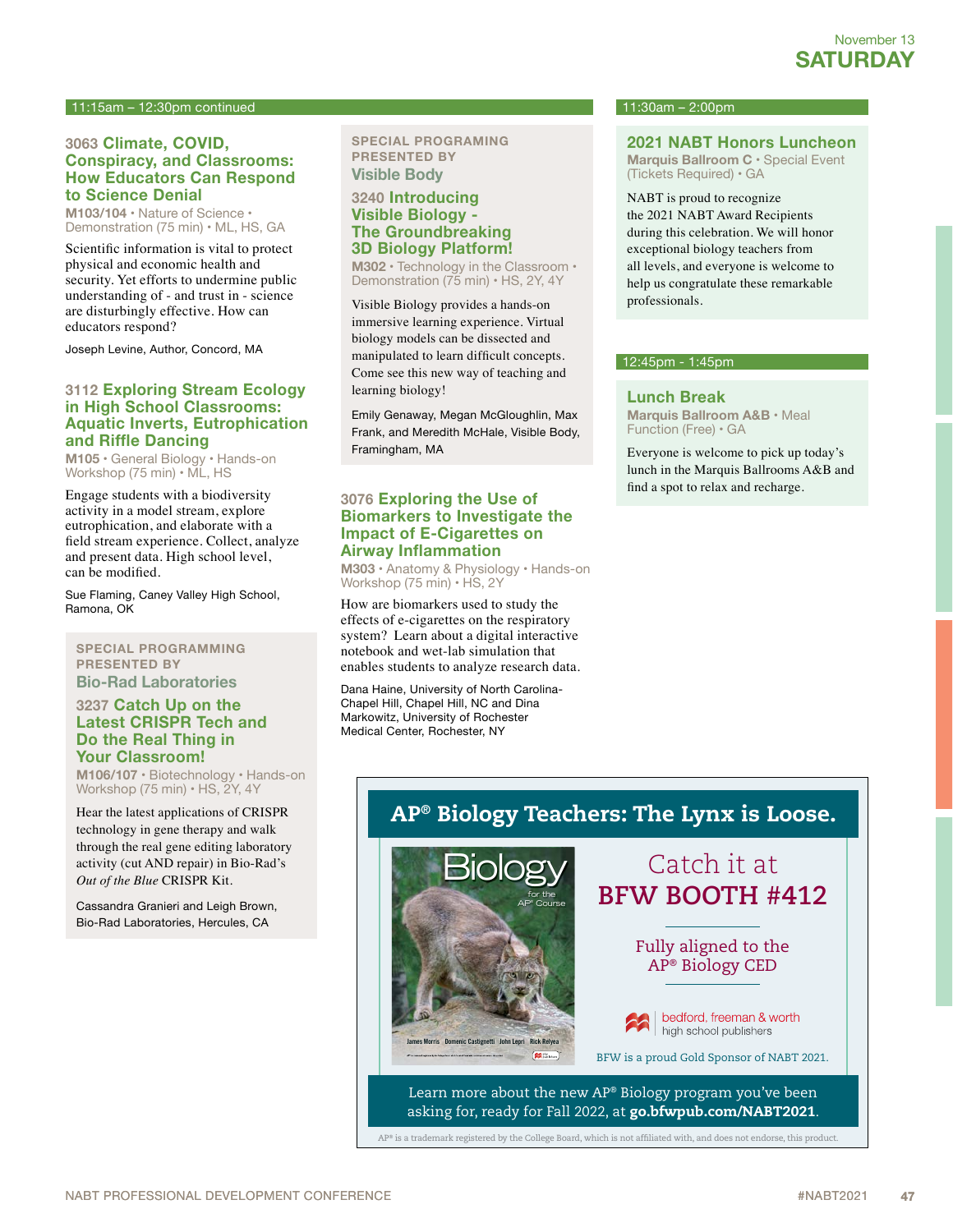#### 2:00pm – 3:15pm

#### **3095 Dismantling Misconceptions that Impede Scientific Understanding in the Classroom**

**L401-403** • Instructional Strategies • Hands-on Workshop (75 min) • ML, HS, GA

Engage with free data-driven inquiry lessons that use a misconception-based pedagogy to inoculate students against misinformation while teaching about the nature of science, evolution, and climate change.

Lin Andrews, National Center for Science Education, Oakland, CA; Blake Touchet, Abbeville High School, Abbeville, CA; Tom Freeman, Esperanza High School, Anaheim, CA

#### **3135 Anchored Inquiry Learning: Designing Meaningful Instruction to Explore Phenomena**

**L405/406** • Instructional Strategies • Hands-on Workshop (75 min) • HS, GA

Experience firsthand how the Anchored Inquiry Learning instructional model can be used to design learning experiences that motivate students to engage with significant, real-world phenomena and problems in biology!

Cindy Gay, BSCS Science Learning, Colorado Springs, CO

#### **3033 Laughing in Lab Equals Learning: Utilizing Impairment Goggles to Teach Science Practices and Science Literacy**

**L503** • Nature of Science • Hands-on Workshop (75 min) • HS, 2Y, 4Y, GA

Impairment goggles immerse students in the scientific processes and promote science literacy through active learning. Handouts with answer keys and data files provided to assist participants with incorporation across grades.

Carrie Bucklin and Lindsey Roper, Southern Utah University, Cedar City, UT

#### **3256 Empowering Women and Minorities to Picture Themselves as Scientists through IF/THEN® Ambassadors**

**L504/505** • Instructional Strategies • Paper (75 min) • HS, 2Y, 4Y

Relatable role models can captivate students to stick with science through their K-12 and college experience. How to use role models in the classroom and free resources will be discussed.

Tamar Goulet, University of Mississippi, University, MS

#### **3161 Using Scenario Planning to Teach Pre-Nursing Students About Antibiotic Resistance**

**L506/507** • Microbiology & Cell Biology • Hands-on Workshop (75 min) • HS, 2Y, 4Y

This workshop demonstrates a scenario planning activity asking participants to imagine a future without antibiotic resistance in order to better understand the causes and consequences of the current resistance crisis.

Toni Mac Crossan and Julie Westerlund, Texas State University, San Marcos, TX

#### **3028 Experiments with Simulations: Teaching Experimental Design with Free Online System Dynamics Simulations**

**L508** • Science Practices • Hands-on Workshop (75 min) • HS, 2Y, 4Y, GA

Design experiments and explore dynamic systems found in biology, like feedback loops and evolution. Learn how students can investigate complex systems and interpret a variety of patterns using simulations.

Jon Darkow, Seneca East High School, Attica, OH

# **GREATER COMPREHENSION.**

Give your students the convenience of accessing their textbook and homework from one online platform with Enhanced Biology from Expert TA. In addition to end-of-chapter problems and instructor test-bank questions from OpenStax Biology 2e, we partnered with the authors to bring enhanced learning exercises to your students, including advanced graphical questions, interactive exercises, and fill-in-the-blank chapter summaries.

To learn more, find us in the exhibitor hall at Booth 405.



A GREATER WAY TO EDUCATE." theexpertta.com/biology main@theexpertta.com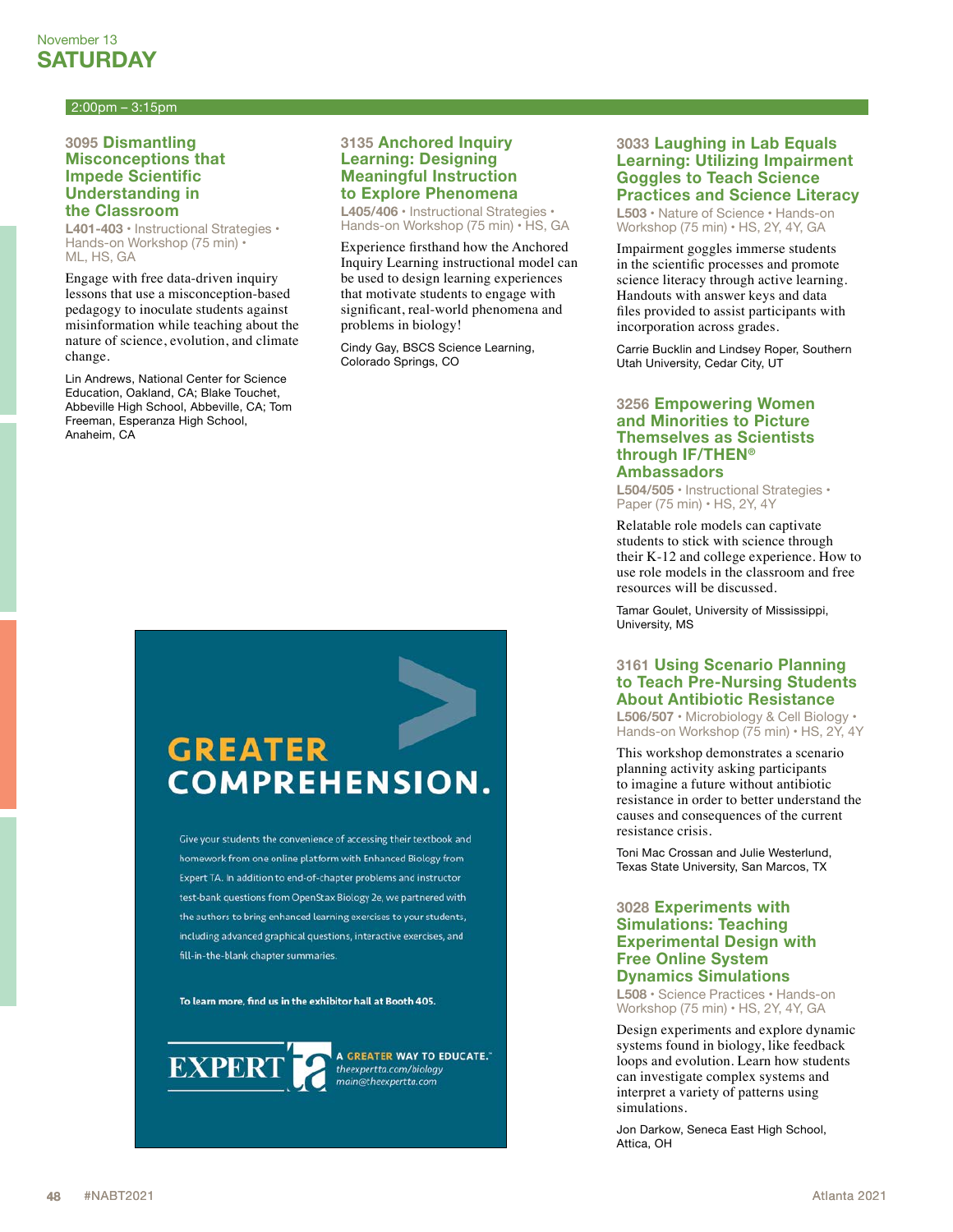#### 2:00pm – 3:15pm continued

#### **3041 2021/22 HudsonAlpha Guidebook**

**M101** • Genetics • Demonstration (75 min) • HS, 2Y, GA

Want to include cutting-edge genetic discoveries in your class? Meet the HudsonAlpha Guidebook. This free resource is packed with 'too new for textbooks' content, phrased in studentfriendly language.

Neil Lamb and Madelene Loftin, HudsonAlpha Institute for Biotechnology, Huntsville, AL

#### **Archival Committee**

**M108** • Committee Meeting (75 min) • GA

Committee chair to be determined.

#### **Nominating Commitee**

**M109** • Committee Meeting (75 min) • GA

Bob Melton, Committee Chair

#### **3034 What's Stress Got to Do with It: Using Primary Literature in Your AP Biology Classroom**

**M301** • AP Biology • Hands-on Workshop (75 min) • HS

Finding primary literature appropriate for the AP classroom is challenging. We will provide tips in locating papers and how to guide your students into reading and understanding primary literature.

Lee Ferguson, Allen High School, Allen, TX and Elizabeth Cowles, Eastern Connecticut State University, Willimantic, CT

#### **3039 Beyond The Finches: New Phenomena from the Galápagos**

**M303** • Evolution • Demonstration (75 min) • ML, HS, 2Y

Presenters will demonstrate two new NGSS-aligned lesson plans on Galápagos iguana speciation and impacts of invasive species. Participants will be given educator/student guides and access to more free Galápagos resources!

Erika Mitkus, Governor's Academy, Byfield, MA; Sara Abeita, Free State High School, Lawrence, KS; Jonathan Bower, Del Mar High School, San Jose, CA

#### **3045 Using Digital Escape Rooms as a Form of Lab Assessment**

**M304** • Technology in the Classroom • Demonstration (75 min) • HS, 2Y, 4Y, GA

This session will focus on how to use free software to create customized digital escape rooms to supplement online lab practicals and promote student active learning in an online setting.

Joni Criswell, Anderson University, Anderson, SC

#### **PEERs Meeting Peers**

**Pulse Loft (Atrium Level)** • Special Event • PEERs/URM/BIPOC

Build your professional network and enhance your connection to the NABT community at this informal coffee reception for PEERs (bit.ly/ RaceMattersAsai)

#### $3:30$ pm – 4:00pm

#### **Announcement of 2021 Poster Winners**

**Imperial Ballroom** • Instructional Strategies • Special Event (30 min) • GA

Join us for announcement of the student winners of the *2021 Biology Education Research* and *Undergraduate Mentored Reseach* competitions.